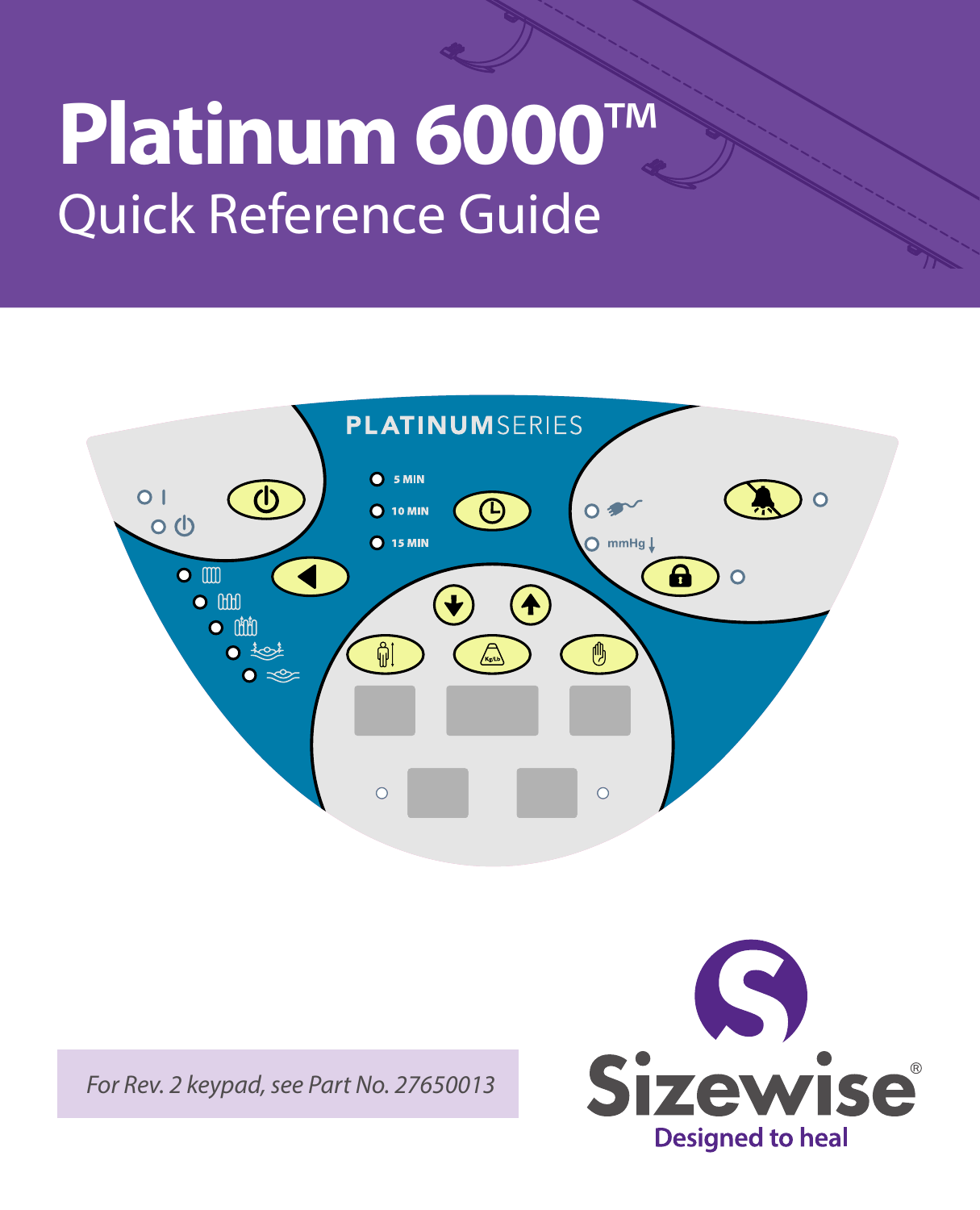# **Keypad Controls**

|                   | Power/Standby: Power On (Green LED); Standby<br>(Amber LED)      |
|-------------------|------------------------------------------------------------------|
|                   | Mode: Select between Therapy Modes                               |
|                   | Autofirm: max inflate for transferring patient                   |
|                   | <b>Alternation Therapy</b>                                       |
|                   | Alternation Therapy with Microclimate<br>Management/Low Air Loss |
|                   | Immersion Therapy with Microclimate<br>Management/Low Air Loss   |
|                   | Immersion Therapy                                                |
|                   | Cycle Time: for Alternation Therapy only                         |
|                   | Alarm Silence: press to reset alarms                             |
|                   | Power Fail Warning                                               |
| mmHg $\downarrow$ | Low Pressure Warning                                             |
|                   | Lock/Unlock                                                      |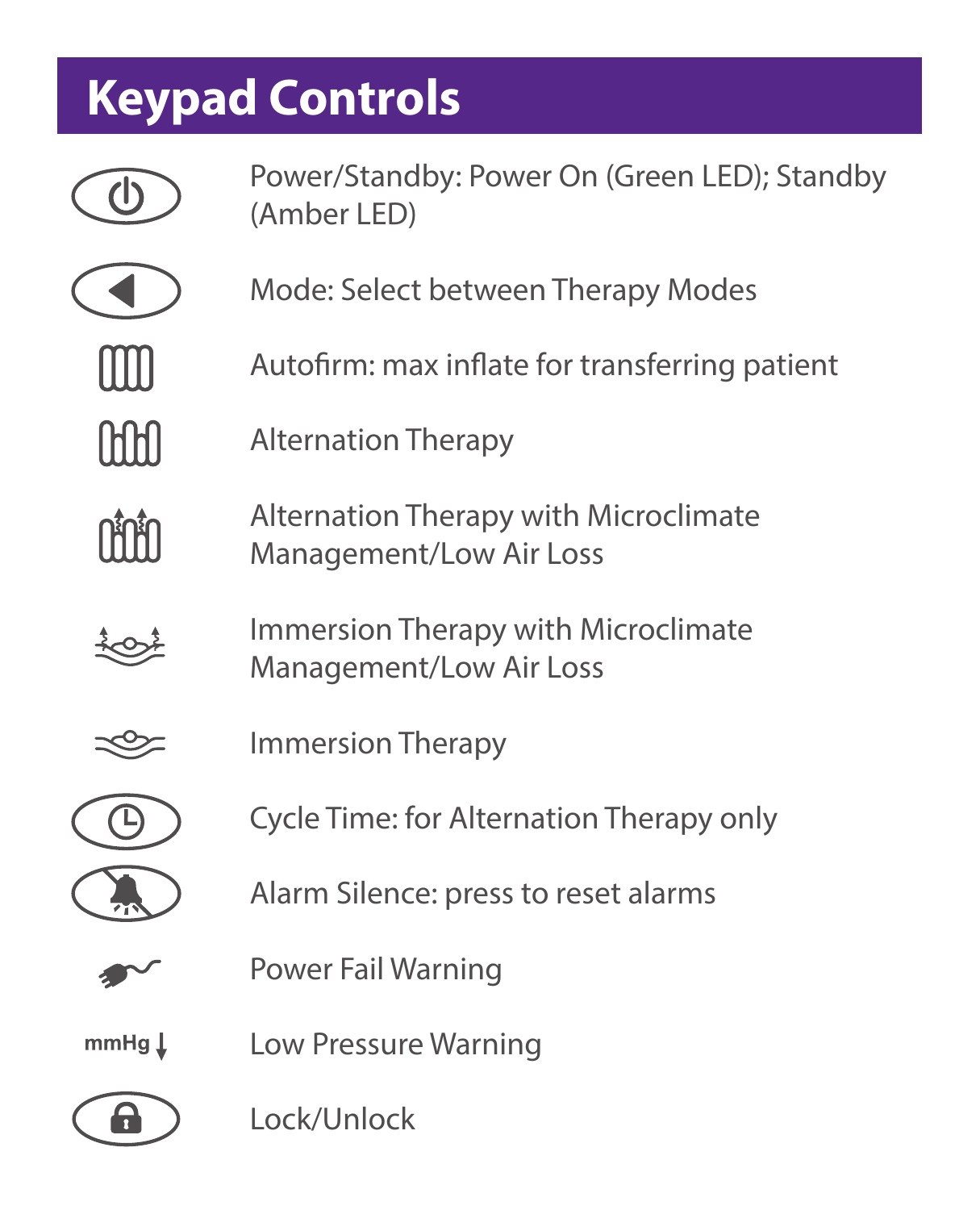### **Operating Instructions**

- 1. Press and hold  $\circ$   $\circ$   $\circ$  Green LED indicates pump is on; Amber LED indicates standby mode.
- 2. Press  $\left( \blacktriangleleft \right)$  until  $\left[ \left[ \right] \right]$  is selected to autofirm surface; transfer patient to surface.

# **Setting Therapy Mode**

- 1. Use  $\left($   $\blacktriangleleft$   $\right)$  to select Therapy Mode.
	- Alternation Therapy (no Microclimate IHHI Management/Low Air Loss)



Alternation Therapy with Microclimate Management/Low Air Loss



Immersion Therapy with Microclimate Management/Low Air Loss



- Immersion Therapy (no Microclimate Management/Low Air Loss)
- 2. Alternation mode requires a 5, 10, or 15 min. cycle. Use  $\left(\bigoplus$  to adjust.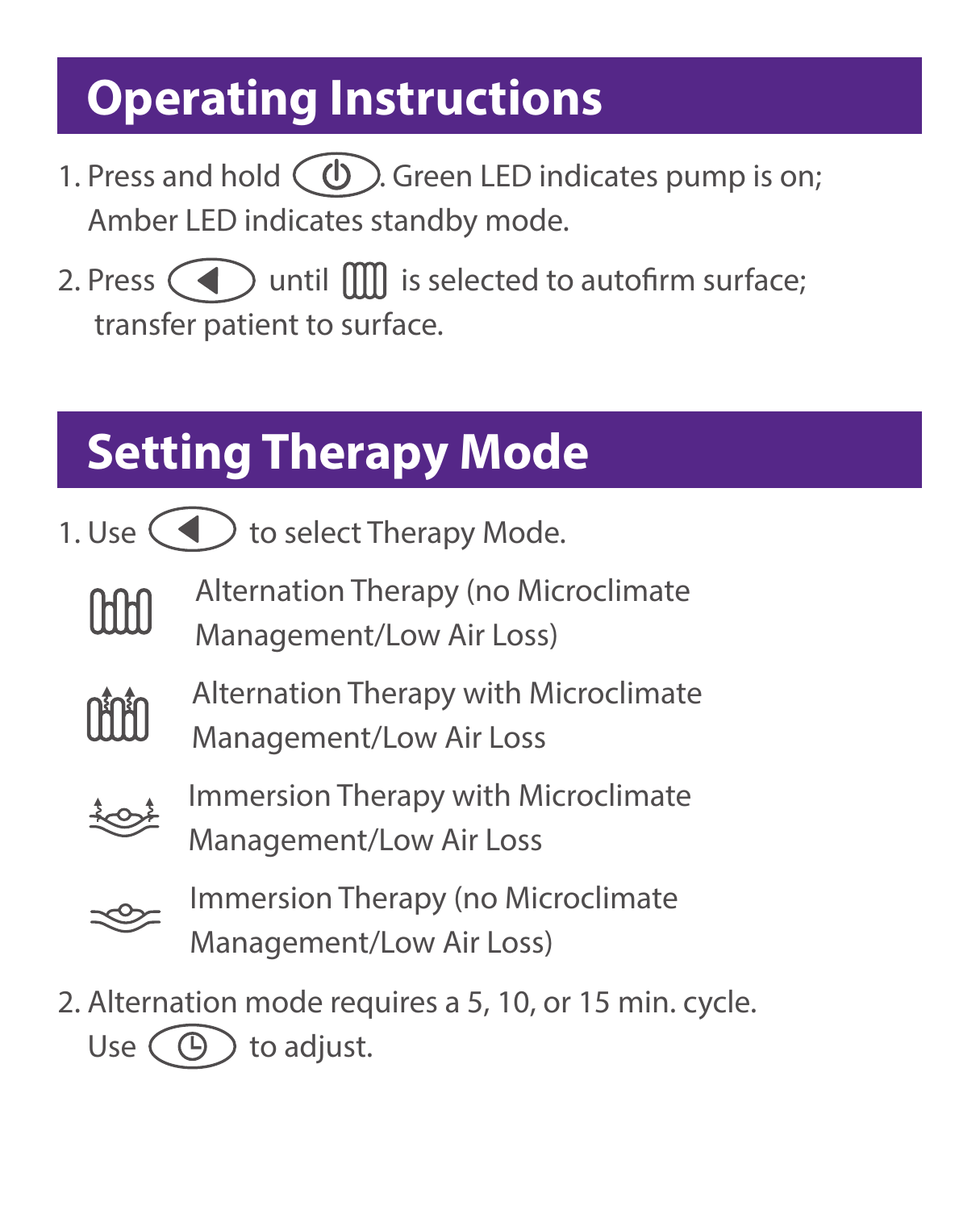## **Patient Specific Adjustments**

To customize the mattress for your patient, follow these three steps:



**Patient Height:** Select and use  $(\mathbf{\psi})(\mathbf{A})$  until patient's height is shown on display.



**Patient Weight:** Select and use  $(\mathbf{\psi})(\mathbf{A})$  until patient's weight is shown on display.



**Comfort Settings:** Select to override auto pressure settings. Use  $(\blacklozenge)(\blacklozenge)$  to adjust surface's firmness (15mmHg to 50mmHg).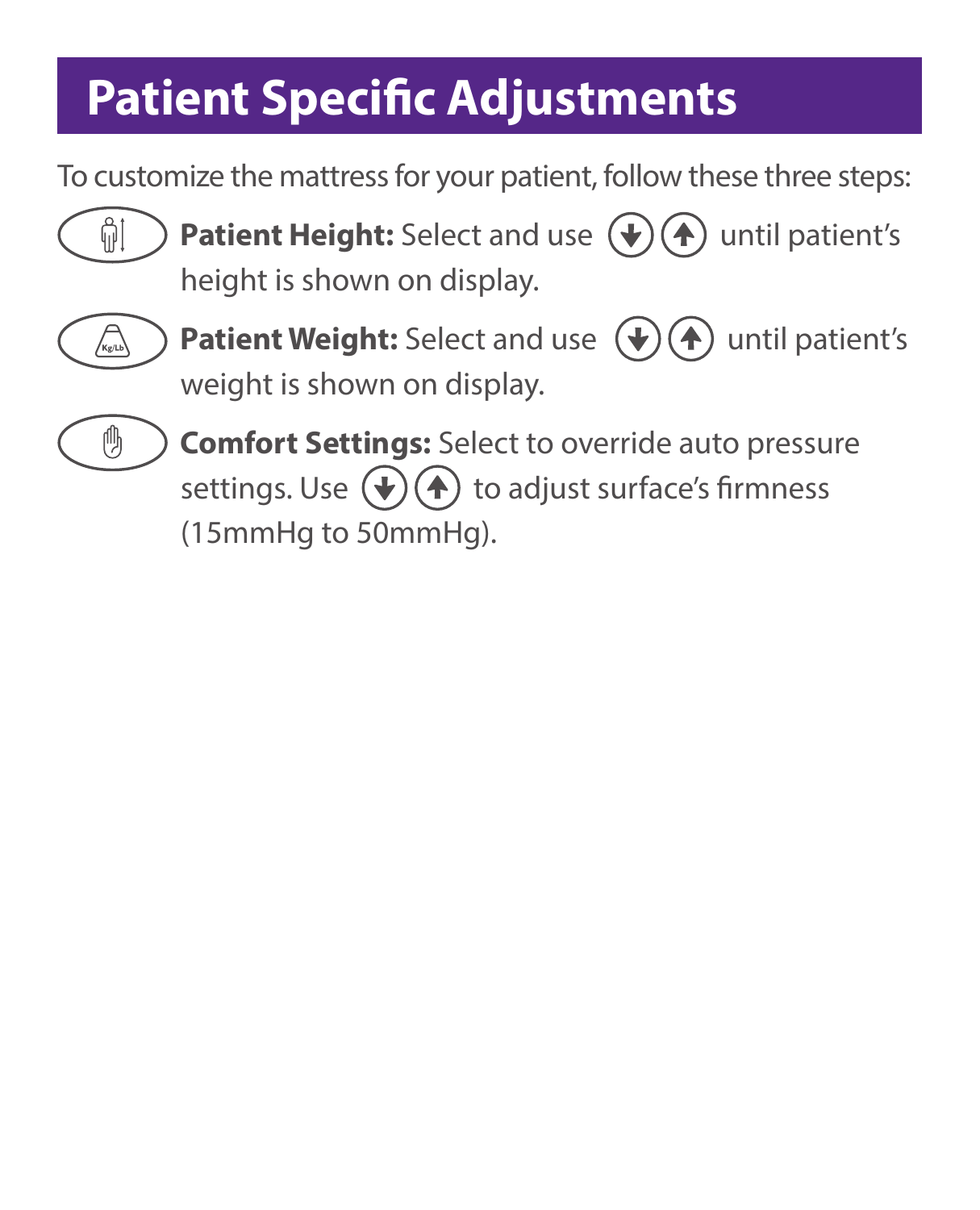### **Changing Units of Measurement**

The pump's default settings are in standard units.

#### **Change to Metric Units:**

- 1. Put the pump in standby by pressing  $\bigcirc$
- 2. Press and hold  $\binom{2}{0}$  and  $\binom{2}{0}$ . Keep buttons depressed until all lights flash and you hear six beeps.
- 3. Cancel alarm by pressing (
- 4. Press  $\left(\begin{array}{c}\Phi\end{array}\right)$  to turn on.

#### **Change to Standard Units:**

- 1. Put the pump in standby by pressing  $\bigcirc$
- 2. Press and hold  $\left(\begin{array}{c}\mathbb{A} \\ \mathbb{A}\end{array}\right)$  and  $\left(\begin{array}{c}\mathbb{B} \\ \mathbb{B}\end{array}\right)$ . Keep buttons depressed until all lights flash and you hear six beeps.
- 3. Cancel alarm by pressing  $\big($



4. Press  $\left(\begin{array}{c} \bullet \\ \bullet \end{array}\right)$  to turn on.

*Note: A decimal point in the Patient Weight screen indicates metric units.*